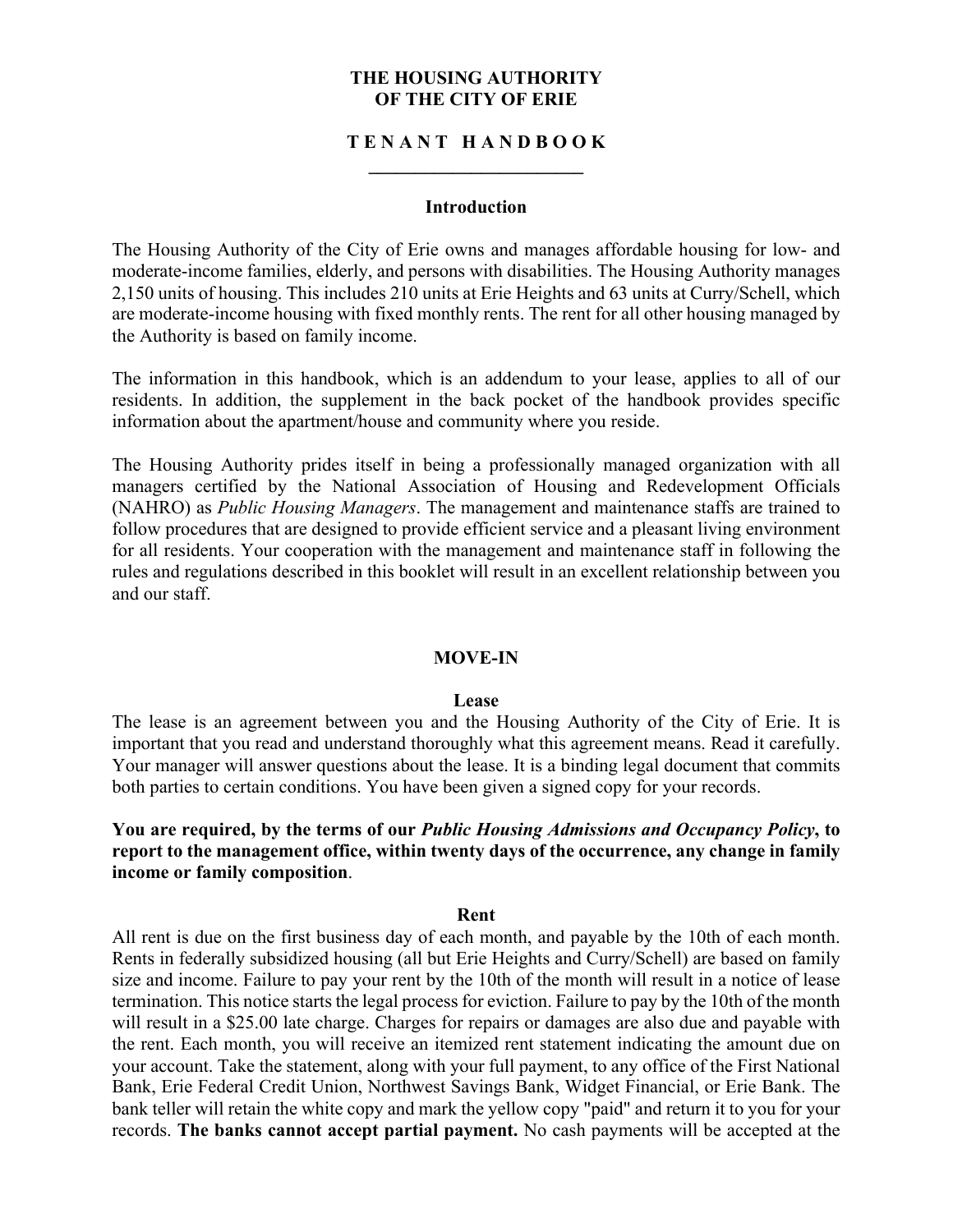management office or Central Office of the Authority. Arrangements can also be made to have your rent deducted automatically each month from your checking or savings account. Families who receive public assistance can have the rent deducted from their assistance checks.

**The Authority is required to re-examine all leaseholders annually, to determine changes in income and rent.** You will be notified in advance as to the date of the re-examination.

# **Security Deposit**

Your security deposit is not rent, but a deposit to insure the fulfillment of the lease conditions, and as a contingency against any damages to the apartment. If you fulfill your lease according to the terms, only charges for damages, excluding normal wear and tear, will be deducted from your security deposit. The security deposit is required when you sign the lease. The security deposit will be returned to you within 30 days of move-out if you meet the following conditions:

- 1. Must submit to your management office a *Notice of Intent to Vacate* 15 days prior to moving.
- 2. Leave the apartment and appliances clean and damage-free.
- 3. Do not unplug appliances.
- 4. Remove all of your possessions.
- 5. Return all keys to the management office.
- 6. Furnish a forwarding address.

#### **Occupancy**

Only the persons named on your lease or the current recertification form are permitted to occupy your apartment/house. Guests and/or visitors to your apartment/house are permitted for a period not exceeding 14 days in a 52-week period.

#### **Inspections**

Just prior to or immediately after your move-in, both you and the manager will inspect your apartment/house. A move-in inspection form will be completed and signed by both parties to establish a record of the condition of the unit upon your occupancy. You will be provided a copy of this form. It can then be utilized as a reference point during the move-out inspection. This before- and after-inspection can save unnecessary misunderstandings. Any damages noted at the final inspection will be charged to you. The Authority will inspect units annually.

After your first 90 days of occupancy, the manager will inspect your apartment/house. At least annually thereafter, the Authority will inspect your apartment/house. Preventative repairs identified in these inspections will be made, as necessary. Except in the case of an emergency, the Authority will give 48 hours written notice of the inspection and repairs. When you are ready to vacate the apartment, a move-out inspection will be scheduled with you and management to review the condition of the apartment and to determine if any charges for damages should be assessed. You will receive a detailed closing statement within 30 days after you vacate the apartment.

#### **Renter's Insurance**

We strongly recommend that you contact an insurance agent to obtain details concerning Apartment Renter's Insurance or Household Goods and Liability Insurance or another similar policy. This is to cover your personal belongings against vandalism, fire, burglary, water and sewage damage, as well as personal liability. **Our insurance does not cover your personal property.**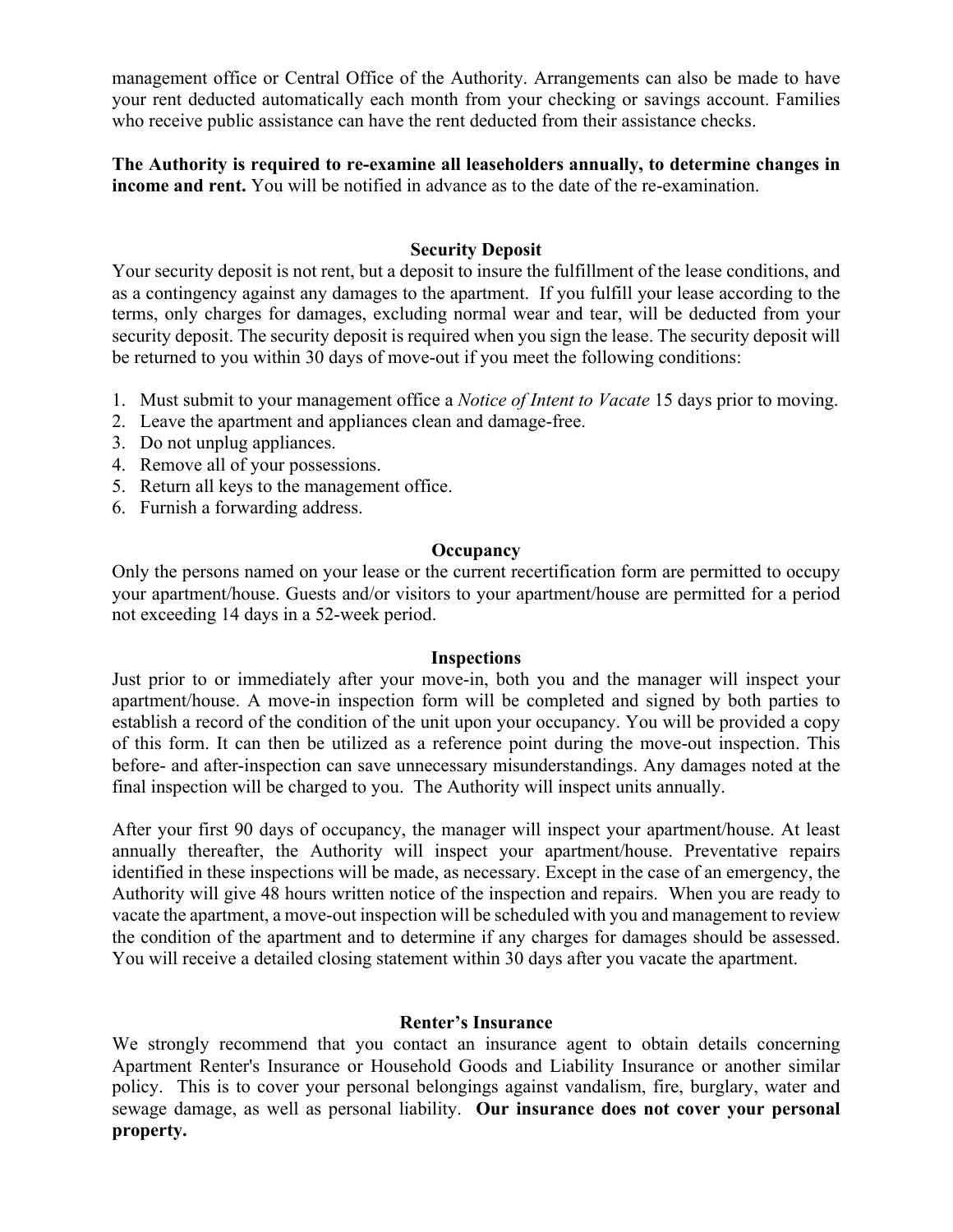#### **Utilities**

In some housing with individual utility meters, residents are responsible for paying for some or all of their own utility bill(s). In consideration for the residents paying their own utility bill(s), the Housing Authority provides a utility allowance in the form of a credit each month that is subtracted from the monthly rent. Residents who fail to pay their monthly utility bill(s) and have their service terminated for non-payment are in violation of the terms of their lease and are subject to eviction by the Housing Authority.

Residents are responsible for notifying the various utility companies concerning their utility service connections and terminations. You must show the manager proof of utility service before you will be allowed to move in. Residents are reminded not to terminate the utility service to their apartment/house when they are vacating the unit until they have moved out and returned the apartment/house keys to the management office.

In those housing communities where the utilities are not individually metered, the utilities are included with the rent. An energy charge will be assessed for excessive usage based on average energy consumption. You are responsible for keeping windows and doors closed during cold weather and for keeping the thermostat set no higher than 72 degrees.

If your apartment has an entrance area or storage shed, these areas are not to be heated, and the door to the apartment itself should be kept closed. For those apartments with entrance areas, the main entry door must be kept closed in cold weather.

If you choose to have air conditioning, an additional charge will be due monthly with your rent. This fee will be applied year-round, to offset the extra electric charges during the cooling season. Please see the supplement supplied for your development regarding air conditioning charges. Air conditioning is not provided by HACE at our scattered site units.

Residents are responsible for arranging for telephone service. The Authority maintains the inside wiring, so you do not need to purchase this through the phone company. The management office should be notified of your phone number. Additional telephone lines may not be installed without permission of the Authority.

### **Storage Areas / Basements (where applicable)**

Bicycles and tools should be kept in the storage shed or basement, not in the living area of your apartment/house or outside the apartment/house. There is only one means of exit/egress from the basement; therefore, it is not to be used as additional living space. Do not store combustible items like gas cans, batteries, car tires, propane tanks, or charcoal for grills in storage areas or the basement. The Authority is not responsible for damage to personal property due to sewer back ups. **Again, we strongly recommend that all residents protect their personal property with appropriate renter's insurance.**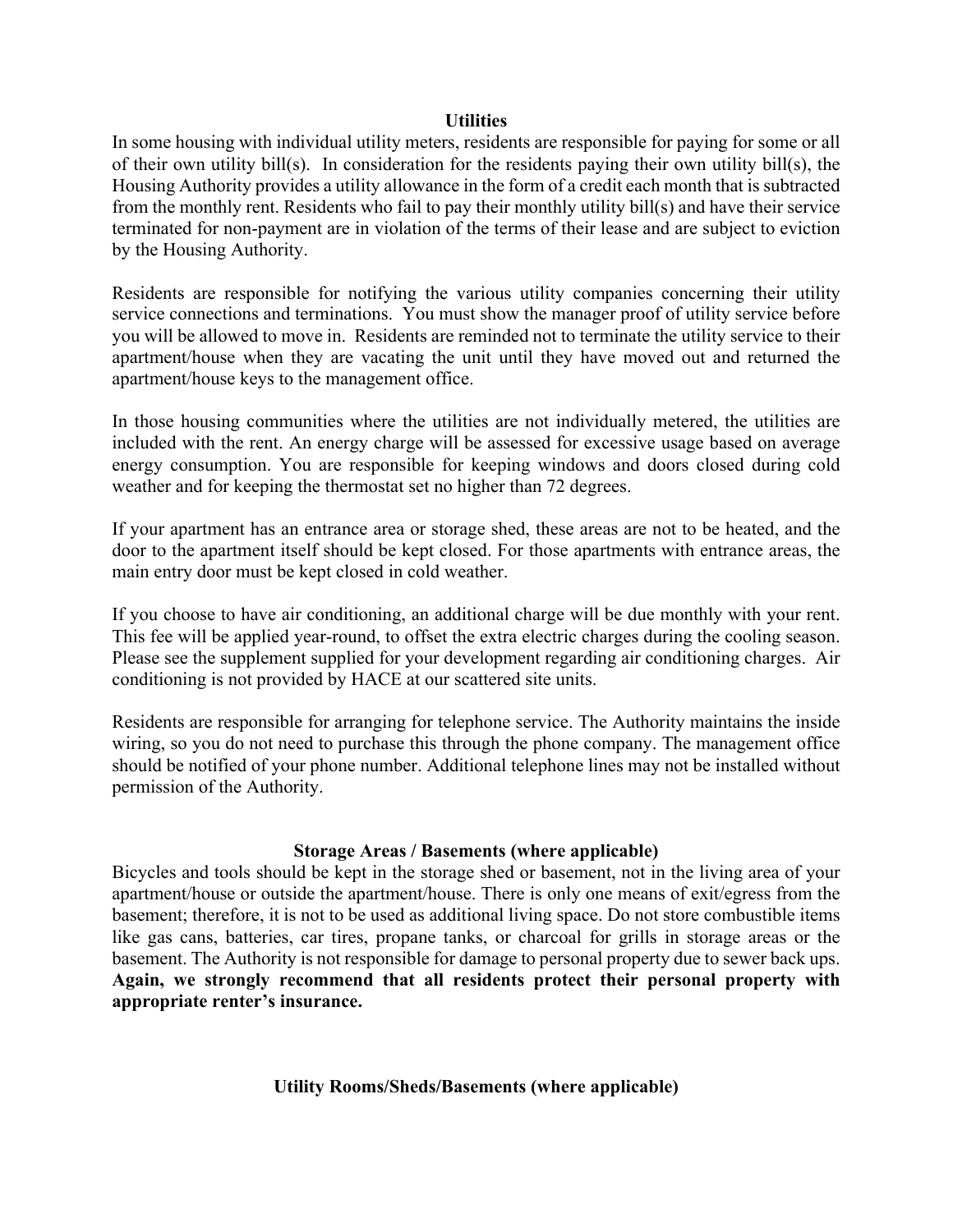Keep the area around the gas pilot lights of your hot water heater and furnace free and clear of and items that could prevent their efficient operation. This equipment needs access to air to operate correctly. For your safety, do not store gasoline or other flammable liquids in the utility room.

#### **GENERAL POLICIES**

#### **Keys**

The Housing Authority will supply you with two apartment keys. If you live in one of our highrise apartment buildings, you will also receive two door entry chips that unlock the main doors to the building, and a mailbox key. You will be charged for any additional keys or chips. All keys and chips are to be returned to the office upon vacating the apartment. Residents are not permitted to alter any lock or install a new lock on the door. If you feel that you need to have your locks changed you are to contact your manager.

Please be sure to take your key with you when leaving your apartment/house. If you require assistance from the Authority, after normal business hours, to gain entry to your apartment/house, you could be assessed a charge. **The Authority will provide duplicate keys only to a leaseholder.**

#### **Children**

Residents are responsible for the conduct of their children and their guests' children. No small children should ever be left alone. You are responsible for damage to the property done by your children, or by visiting children. Please do not leave bicycles, toys, or tricycles in your front yard or on steps or sidewalks. There will be charges assessed for any items removed by the Housing Authority. Playgrounds and other recreational areas are available to children. For their own safety, we recommend that children be closely supervised. Strewn toys can be a potential hazard, are unattractive, and are an inconvenience to neighbors. **Swimming pools are not permitted because of potential health and safety hazards.**

#### **Animals**

The purpose of our pet policy and procedures is to permit pet ownership by residents of public housing owned and managed by the Housing Authority of the City of Erie, not including Erie Heights or the Curry/Schell Apartments. A complete copy of the Housing Authority's Pet Policy can be obtained from the manager's office.

#### **Vehicles**

All tenant vehicles (automobiles, trucks, motorcycles) must be registered with the management office, and display the appropriate registration decal. Only properly licensed and inspected vehicles are permitted to use the Housing Authority parking lots. **Parking is on a first-come, firstserved basis, with no assigned spaces.** Park only in designated areas that do not obstruct or hinder the flow of traffic. Boats, recreation vehicles, trailers, and campers may not be parked on Authority property. The Housing Authority parking lots and lawn areas are not to be used as storage or repair areas for vehicles. Handicap parking spaces are only for those with handicap license plates. Illegal parking tickets are very expensive. Pay attention to the posted parking regulations in your neighborhood.

No vehicles are to be driven or parked on sidewalks, lawns, or in the fire lanes for any reason. Vehicles parked in violation of these regulations will be tagged as abandoned and towed by the City of Erie Police Department, resulting in a \$500 fine. This is a Commonwealth of Pennsylvania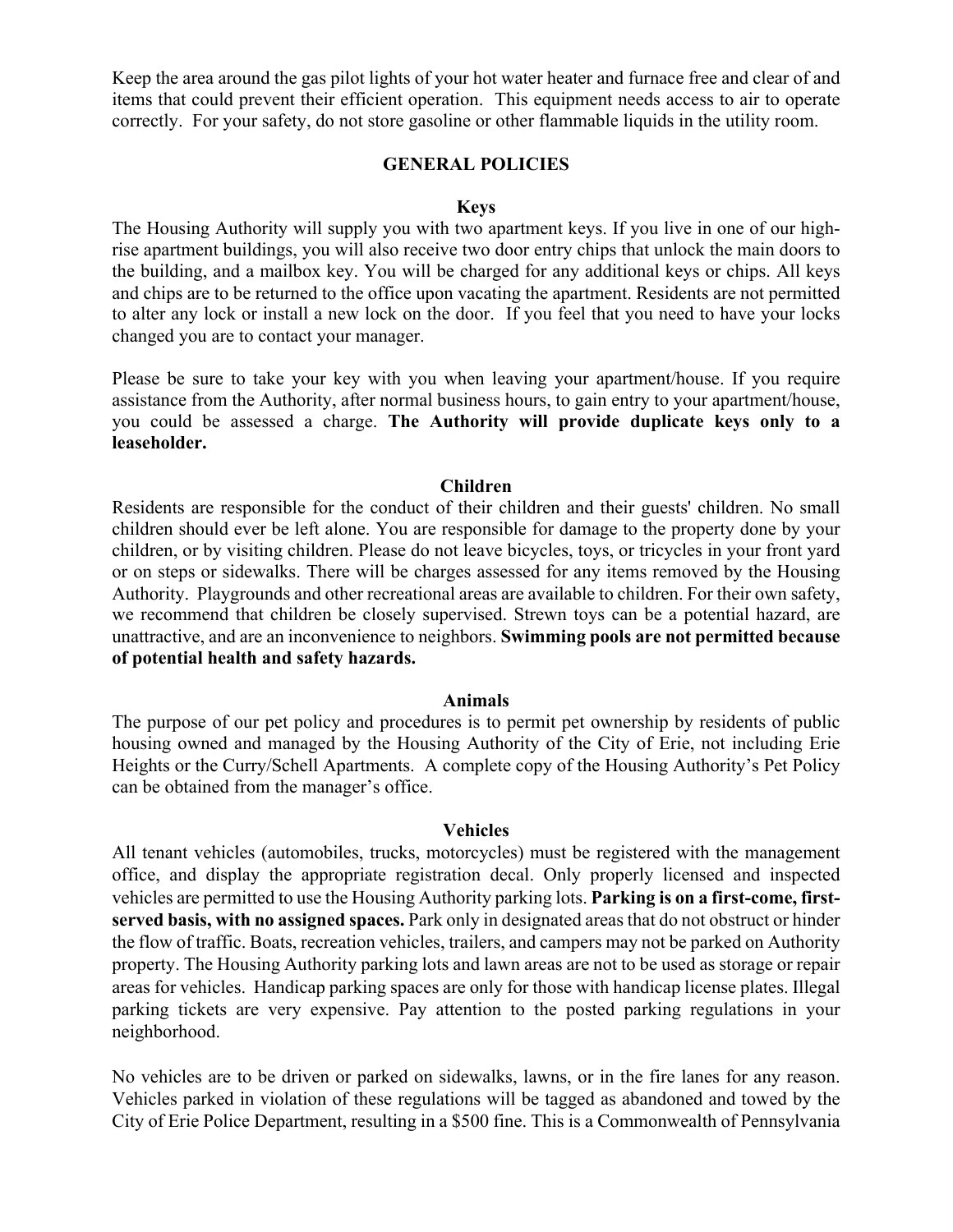fine that we cannot change. A charge will also be assessed for any damage to Authority property caused by tenant and visitors' vehicles.

### **Right of Entry**

Generally, Housing Authority personnel will not enter your apartment without prior notification stating the reason for such a visit. Note, though, that the Authority reserves the right to enter your apartment without notification should we suspect an emergency, or to complete needed maintenance repairs. A 48-hour notice will be given for annual and other required inspections, for periodic pest extermination or for persistent poor housekeeping.

### **Extra Appliances**

The design of your particular apartment may not permit the installation of certain appliances. Make sure you receive authorization from the management office prior to the purchase and installation of any additional appliances. Electric clothes dryers are not permitted in the apartments. In scattered-site units, window air conditioners must be installed properly, and removed during the heating season (November through March). Residents are permitted the following appliances with no extra utility charge: freezer, microwave oven, washer, dryer, computers, radios, television sets, and customary kitchen appliances. In our senior buildings, where we provide laundry facilities, washers and dryers are not permitted in the apartments. For appliances not listed here, a schedule of monthly utility charges is posted at the management office.

### **Alterations to the Apartment**

Alterations of any kind inside or outside the apartment are strictly prohibited without the prior written approval of the Authority. Ranges and refrigerators are not to be removed from the apartment. The installation of carpet, or any other floor covering, is not permitted without approval in writing. Failure to comply will result in charges being assessed to your account for damages to the property. Waterbeds, showers, and/or other items not furnished by the Housing Authority are prohibited.

If you wish to install a fence or storm door, they must meet the Authority's specifications, have our prior written approval, and, in the case of permanent fencing, be left in place when you vacate the apartment/house. Damage caused by a tenant's removal of fencing or storm door will be charged to the tenant at move-out.

### **Antennas**

A hookup to the master TV antenna is available in your apartment. All apartments are also wired for cable. You must contact Spectrum Cable (746-4790) to make arrangements for cable. No other antenna of any kind (e.g., TV, radio, or C.B.) may be installed on the exterior or roof of the apartment/house, or property of the Authority. The Authority will remove any such installation, after 48 hours notice.

### **Satellite Dishes**

Scattered-site residents who are interested in satellite TV dishes must get prior approval from their manager. Installers must contact the Authority management office to obtain a copy of the Authority's satellite installation specifications. The Authority will notify the tenant of any charges resulting from unauthorized or incorrectly installed satellite dishes.

### **Outside areas**

Residents are responsible for maintaining the porches, stoops, steps, and front and back walks leading to their individual apartment/house. They are to be kept clean in the summer and free from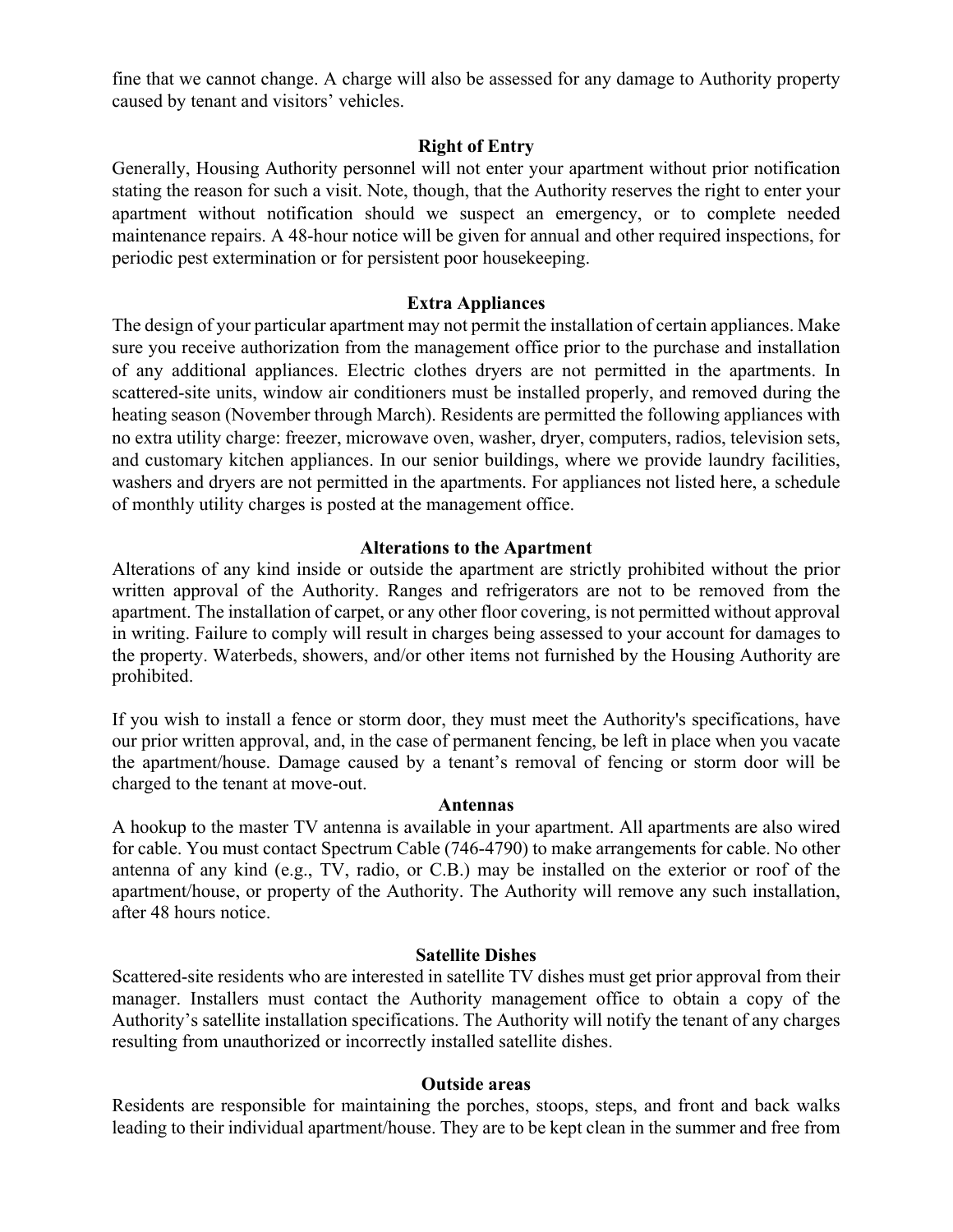ice and snow in the winter, from your door through the length of the lead walk, in both the front and rear of your apartment/house. Residents are also responsible for keeping the outside of their apartment/house free of litter. **If the area must be maintained by Authority personnel because of the resident's failure to do so, residents will be charged for such work.**

### **No Smoking Policy**

The U. S. Department of Housing and Urban Development (HUD) requires that all public housing across the United States have a No Smoking Policy. Effective February 1, 2018, all HACE properties will be no-smoking. This No Smoking Policy will apply to all HACE residents and their guests. The policy will ban smoking in dwelling units and interior common areas. Smoking is not permitted within twenty-five (25) feet of any HACE property or development, including entry ways, porches, balconies, and patios.

Please refer to your development's supplement in the back of this handbook and the No Smoking Policy addendum to your lease for more information regarding the HACE No Smoking Policy.

### **SERVICES**

#### **Garbage and Trash**

There are a number of different methods used by the Housing Authority to remove garbage, trash, and recyclable items, depending on the location of your apartment. Information specific to your location is contained in the supplement. For health reasons, do not permit trash and garbage to accumulate. All garbage must be securely wrapped before placing it in the proper container. In the family units, the Authority provides a 90-gallon container for garbage and trash. Do not put any garbage or grease in the sink, commode, or floor drain. Do not dispose of diapers or feminine sanitary articles in the commode. Plumbing problems caused by these actions are both expensive and unpleasant for you. We strongly encourage recycling in accordance with the plan for your area as described in the supplement.

#### **Maintenance**

**For all maintenance service requests, call 898-0937**. This number is to be used for both regular maintenance problems occurring during the workday and for emergencies at night, on weekends, and holidays. Be sure to state your name, address, telephone number, and the nature of your maintenance problem. Also, be sure to give the operator your manager's name. The operator will then contact the maintenance department to take care of your request. You must report any and all damages to your apartment. Requests for service are not to be made at the management office. However, if a request for service is not completed satisfactorily, contact your manager.

### **Only the following emergencies will result in maintenance service after normal working hours:**

| $\degree$ Fire                        | <sup>o</sup> Major Water Leak | <sup>°</sup> Roof Leak |
|---------------------------------------|-------------------------------|------------------------|
| "Furnace Problem (no heat)            | (not dripping water)          | °No Electric           |
| <sup>°</sup> Smoke Alarm              | Plugged Commode               | °Gas Leak              |
| Plugged Sewer                         | (only if one commode)         | <sup>°</sup> Gas Range |
| <sup>°</sup> Refrigerator Not Working | <b>Hot Water Tank</b>         | <sup>°</sup> Break-In  |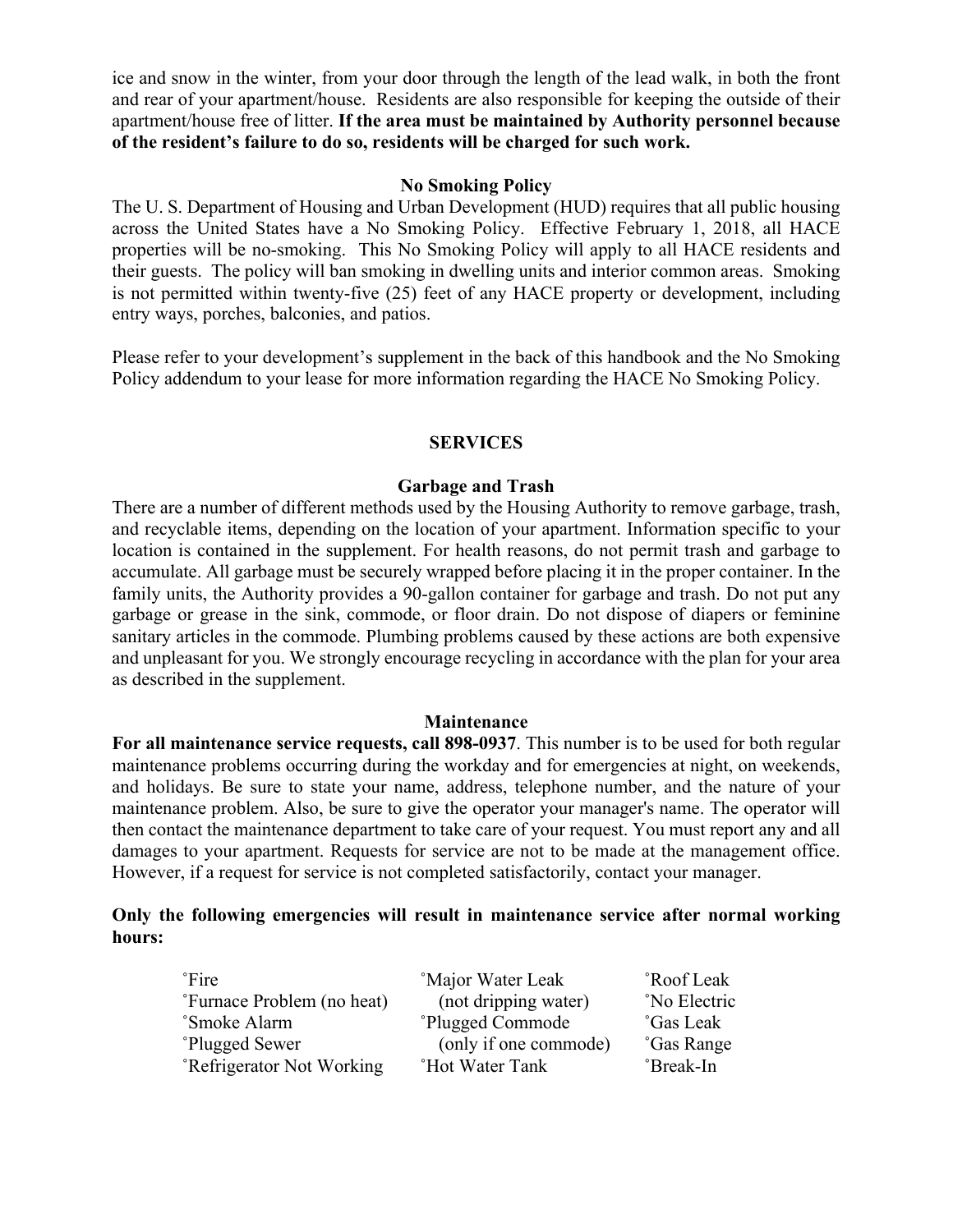#### **Only emergencies that endanger the health of residents will be responded to between midnight and 6:00 AM.**

#### **Pest Control**

The Housing Authority provides pest control service on a regularly scheduled basis. However, if you have a pest emergency, contact the management office for immediate service. Do not call the extermination service provider directly. Please cooperate by not leaving food open or dirty dishes lying around to attract insects. Garbage and waste should never be left in an apartment. The best way to prevent unwanted bugs, mice, and other pests from entering your dwelling is to keep it neat and clean. Residents must permit the Authority's pest extermination service personnel to enter their apartments. If a resident is not home when a pest problem must be handled, the exterminator will enter the unit to perform the needed work. You will receive specific instructions in advance on how to prepare for the extermination servicing. For us to do an effective job, you must cooperate.

If you find evidence of bedbugs in your unit, please contact your manager immediately. Do not call the extermination service provider directly. HACE absorbs the cost for the extermination services. Make sure to follow the instructions given to you by the exterminator and HACE. If you fail to follow the instructions given by the exterminator and HACE, if you fail to keep the appointments with the exterminator, or if you refuse services, you could be responsible for future extermination charges.

#### **Paint**

**Paint for use in each apartment is available to residents every four years.** Paint is applied by the tenant and will be inspected by the manager. A maximum of two gallons per room will be provided. No paint will be given out until the areas to be painted have been thoroughly cleaned. No other material, such as contact paper, wallpaper, paneling, carpeting, or mirrors, may be used on the walls or ceilings. Dark paint is not permitted. Use very small nails and hook-type picture hangers on the walls. Adhesive-backed hangers are not permitted. No exterior painting is permitted.

### **SAFETY AND SECURITY**

#### **Doors and Locks**

Adequate protection for you and your property is of great concern to the Authority. Your security begins with your own actions. Be sure to make use of any locks and other security devices provided to ensure that uninvited persons cannot gain access to your apartment. Close and lock your doors at all times. Many of our apartments are equipped with security screens for your protection. Exterior security lighting and security cameras located outdoors and in public areas are provided at all Authority properties with the exception of Erie Heights and the Curry/Schell Apartments. Report security lighting that is not operating to your management office. **HACE contracts with the City of Erie to provide extra police patrols in our various neighborhoods and buildings.**

At our senior buildings, do not let anyone into the building whom you do not know.

#### **VAWA (Violence Against Women and Justice Department Reauthorization Act)**

VAWA provides protection to tenants who are victims of domestic violence, dating violence, sexual assault and/or stalking. If you feel that you or a household member is a victim of such abuse, please contact your manager. Also, please see the lease addendum regarding VAWA that you signed for the steps to follow in order to be further assisted by HACE.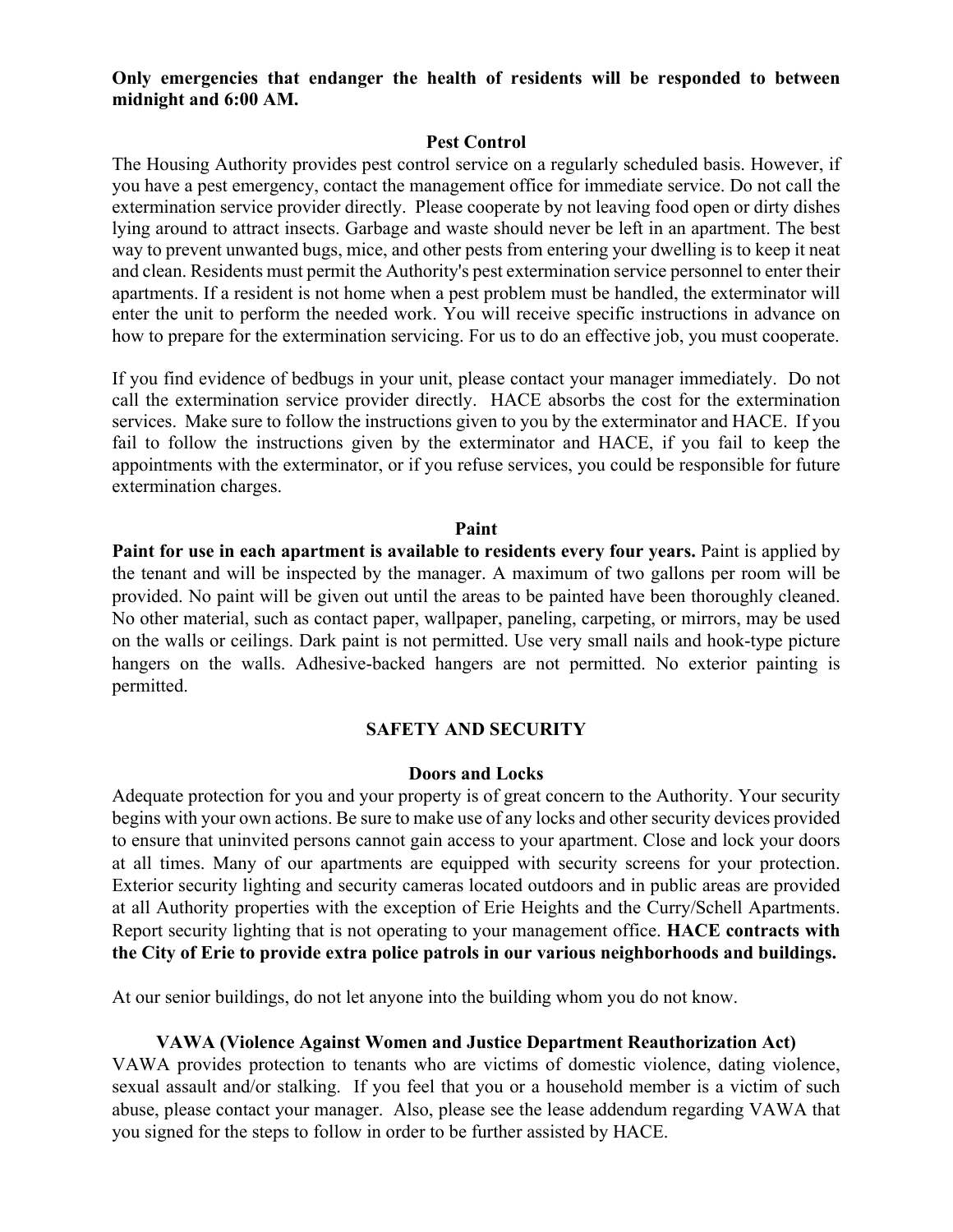#### **Illegal Activities**

The Authority has a very strict policy on illegal activities, drugs, and alcohol abuse. Specifically, any criminal activity that threatens the health, safety, or right to peaceful enjoyment of the premises of other residents or Authority employees will result in eviction. **Any drug-related criminal activity, on or off public housing premises, will result in eviction**. Also, drug or alcohol abuse that interferes with the health, safety, or right to peaceful enjoyment of the premises by other residents will result in eviction. The Authority has ZERO tolerance for these types of activities. If we know about it, the lease will be terminated.

The term "drug-related criminal activity" means the illegal manufacture, sale, distribution, use, or possession with intent to manufacture, sell, distribute, or use a controlled substance.

A safe community is one where residents are involved. If you see illegal activity taking place, report it to the police, or to your manager. The Authority has "silent complaint" forms designed to allow you to report suspicious activity while remaining anonymous.

#### **Fire Safety**

Store all items safely. Empty all waste and trash containers daily. Dispose of newspapers and magazines regularly. Store all matches in tightly-closed, metal, child-proof containers. Do not leave your apartment while food is cooking. Clean grease and spilled food daily from cooking range and oven. Store containers holding cooking grease away from range. Never wear flimsy clothing or plastic aprons when cooking. Keep curtains, towels, potholders, etc., away from cooking range top. Never use combustible cleaning products or solvents indoors. Always keep household equipment clean and in good repair. Have worn and frayed electrical cords replaced immediately. Avoid overloading electric wiring circuits. Use a fireproof pad under toasters, grills, and other appliances. Call the maintenance work order number (**898-0937**) to report beeping smoke detectors.

The Fire Department number is listed on the last page of this handbook. All fires must be reported to the Fire Department and the management office immediately **(in case of emergencies, call 911).**  Always give an accurate and understandable address to aid fire fighters in locating the fire. Storage of kerosene, gasoline, or other flammable or explosive materials is strictly prohibited. Fire regulations prohibit residents from storing any items in the area where the water heater and furnace are located. Kerosene heaters are not permitted.

The best way to stop a fire is to prevent it. You must keep your apartment neat, clean, and free of hazardous materials. You must control your children and keep matches and lighters out of their reach.

### **Smoke and Carbon Monoxide Detectors**

All apartments are equipped with smoke and carbon monoxide detectors. The smoke detectors can be activated by smoke, steam, dust, etc. If your smoke detector is activated and there is no fire in your apartment, you can clear the sound by fanning the area around the smoke detector with a magazine or newspaper.

The smoke detectors are installed for your safety. Do not disconnect, remove the battery, or try to repair a smoke detector. Residents can be fined should a smoke detector be damaged or made inoperable. The Authority checks the smoke detector during our annual inspection. You can also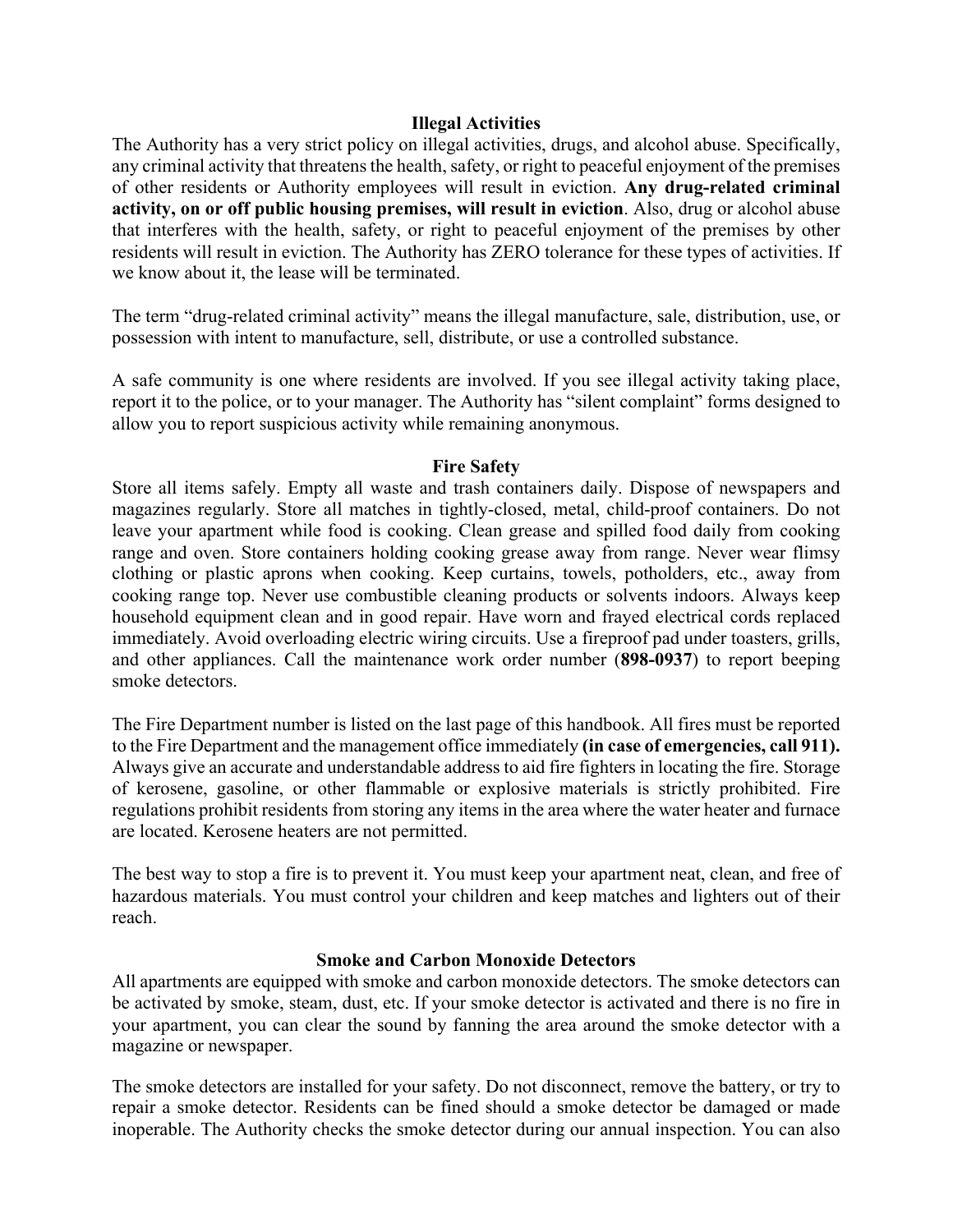check it by depressing the button on the face of the detector. All detectors are wired into the electrical system with battery backup. If the battery begins to beep intermittently, it needs to be replaced. **Call the work order number (898-0937).**

#### **Furniture**

Furniture is not to be located in front of doors or windows, as these could be needed as a means of escape in the event of fire.

#### **APPLIANCES (PROPER CARE AND USE OF EQUIPMENT**)

#### **Range**

For gas ranges, clean burners and grids with a damp cloth and mild detergent. A plastic scouring pad can be used, but *never* use gritty cleaners and steel-wool soap pads. Range tops should be wiped after each use. "Soft scrub" cleanser is good to use for hard to remove spatters and will not damage porcelain. The range top will lift up from the front for easy cleaning underneath.

For electric ranges, wipe electric surface coil when cool with a damp cloth. Do not use scouring pads at any time. For oven and oven racks, a spray-on oven cleaner can be used according to directions. This should be used to prevent spilled food from baking on the surface. Wash drip pans and the broiler pan in hot, sudsy water after each use. Grease catches fire easily, so do not let it accumulate. Do not dispose of grease in sink drains. Put grease in a sealed container, wrap, and place in the garbage. Never cover oven racks or drip pans with aluminum foil. This is a fire hazard.

### **Refrigerator**

Clean inside and outside of refrigerator with warm water and baking soda or mild dish detergent (about one teaspoon soda or detergent per quart of water). Rinse thoroughly and wipe dry. All of the Authority's refrigerators are frost-free. Do not overstock your freezer, as this limits ability to freeze food and to automatically defrost.

### **Gas Furnace and Hot Water Tank (where applicable)**

Keep a clear space around the furnace and hot water tank at all times. This equipment is automatic and should not be tampered with. **Call the Maintenance work order number (898-0937) in case of trouble.** The utility room where this equipment is located must be kept clean and free from all flammable items. If the pilot light on the furnace or hot water tank goes out, or if the water heater does not heat your water, notify maintenance immediately.

If you live in an apartment or house with an individual furnace, the Authority will change the filter prior to the start of the heating season. Check your filter periodically. If it appears dirty, call the Maintenance number, and we will replace the filter at no cost to you. Considerable gas savings will result if this practice is followed.

Do not block the radiators or heating vents with furniture, and remember to keep these areas clean for best heating results. Heating registers should be cleaned periodically for maximum efficiency.

### **Energy Conservation**

Energy conservation results in lower utility bills, which benefit both you and the Housing Authority. Energy conservation is everyone's responsibility. Don't waste energy.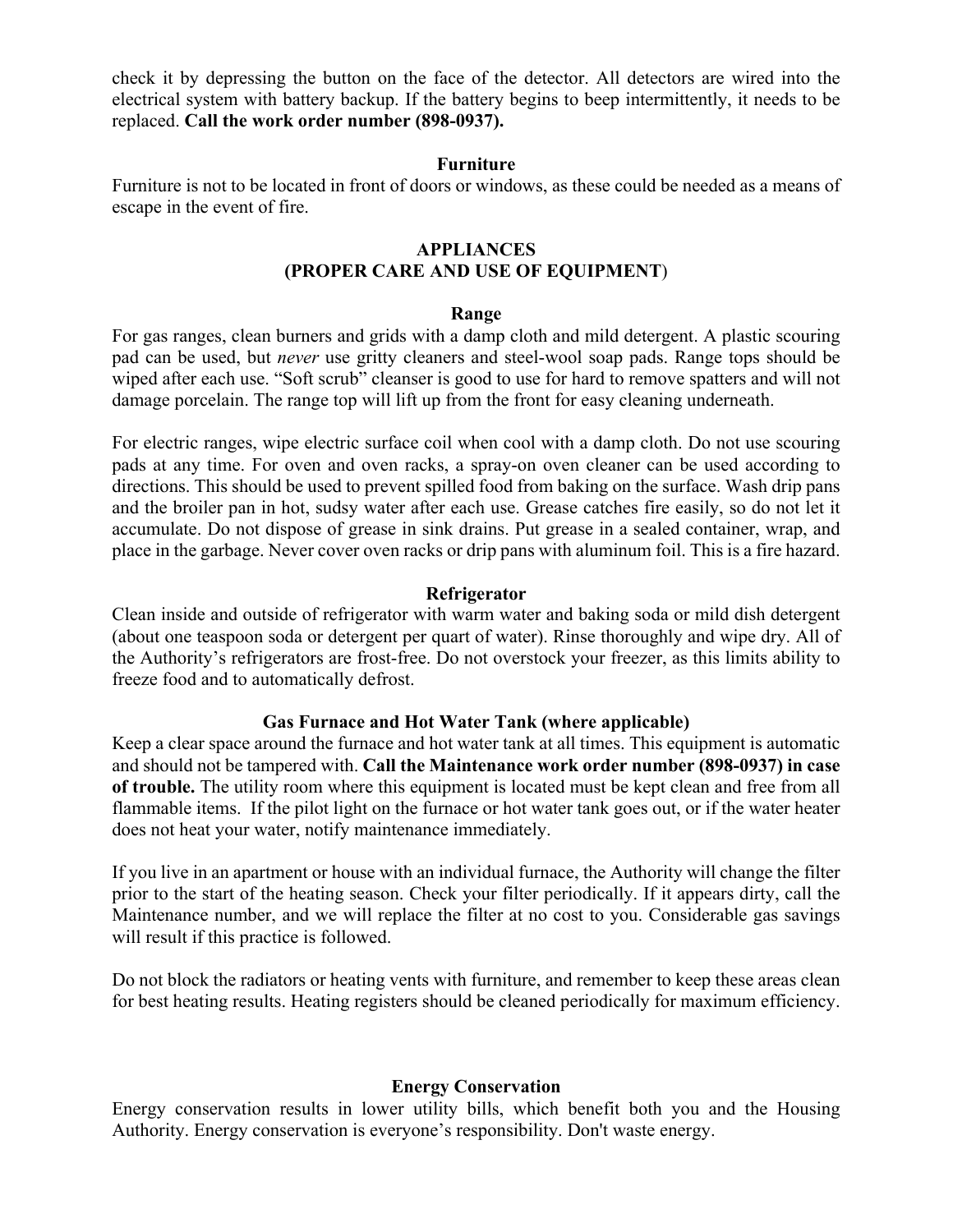### **Following are some energy conservation tips:**

- Do not leave doors and windows open when furnaces or air conditioners are on.
- Do not overstock your freezer.
- Remove several items from refrigerator at one time and close door immediately. Don't make several trips back and forth.
- When cooking, use lower settings on the burners and cover the pots.
- § **Don't use your oven to heat the apartment/house. It is dangerous.**
- Turn lights and appliances off when not in use.
- HACE has set your thermostat to 72 degrees. Changing this setting will be seen as excessive use of utilities.
- Television sets draw a great deal of electricity. Turn TVs off when no one is watching.
- Use energy saving CFL (Compact Fluorescent Light) or LED (Light-Emitting Diode) light bulbs.

## **MOVE-OUT TIME**

- 1. Notify the management office 15 days ahead of your planned departure date and complete a "Notice of Intent to Vacate" form. Rent is due and payable for those 15 days. Failure to give proper notice will result in your being charged an additional 15 days' rent.
- 2. Clear your account in full. It may be necessary to pay additional charges if damages are noted during the move-out inspection that is not covered by your security deposit.
- 3. Clean your apartment/house and leave it as you would like to have it if you were just moving in.
- 4. Be sure to remove everything from the apartment; otherwise, we will assume it is unwanted. If rubbish is left inside or outside the unit, the charge to remove it will be deducted from your security deposit.
- 5. Lock the windows and doors and return all the keys and chips (for high-rise senior buildings) to the management office. If you leave on a weekend, make arrangements with your manager for the return of keys. You have officially moved only when the keys/chips are returned to the office and your apartment/house inspection is completed. You will be charged for changing the locks if you do not return your keys/chips.
- 6. Provide the management office with a forwarding address so we can mail your final statement and security deposit refund to you.

# **YOU AND YOUR NEIGHBORS**

Life in any neighborhood can be pleasant, if certain basic responsibilities are upheld. All of us expect everyday courtesies and should be willing to practice them. It makes life happier and more enjoyable for everyone.

If you have a party, remember that your neighbor may not enjoy it second-hand. He/she has a right to peace and quiet; so please, don't be loud. Don't play your radio, stereo, or TV too loud at any time. Be considerate of the rights and privileges of your neighbors.

People in all neighborhoods can live with respect for one another.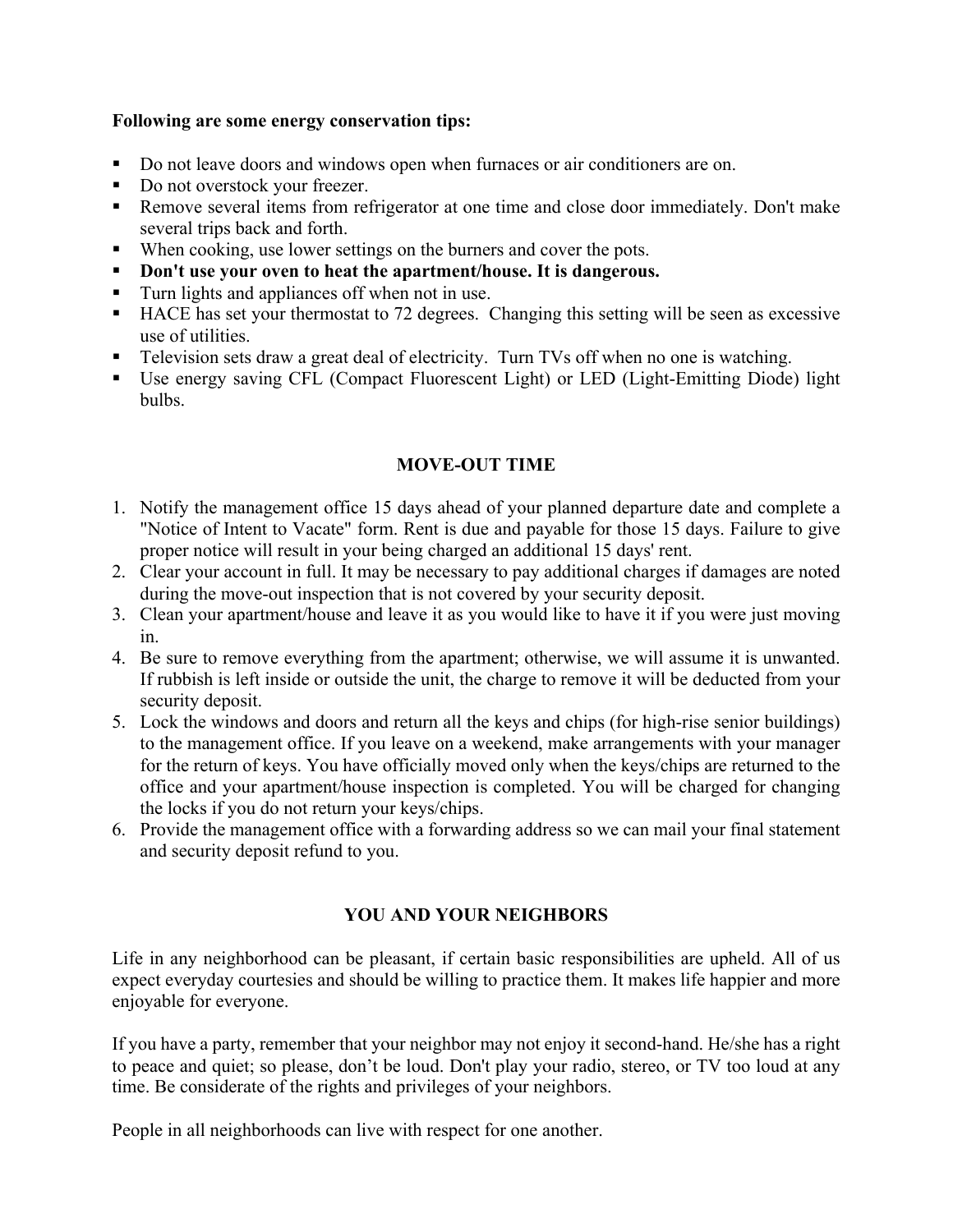# **RESIDENT INFORMATION**

| Maintenance and Emergency phone 898-0937                                                                                                                                                               |
|--------------------------------------------------------------------------------------------------------------------------------------------------------------------------------------------------------|
| Management office hours: Monday through Friday, 8:30 AM to 4:30 PM.                                                                                                                                    |
| The Housing Authority Central Administration Office<br>Address: 606 Holland Street, Erie PA 16501<br>Hours: Monday through Friday, 8:30 AM to 4:30 PM<br>Phone: 452-2425 / FAX 452-2429 / TDD 454-3507 |
|                                                                                                                                                                                                        |
|                                                                                                                                                                                                        |
|                                                                                                                                                                                                        |
| Doctor                                                                                                                                                                                                 |

# **Thank You**

The Housing Authority of the City of Erie looks forward to providing you and your family with a safe and affordable housing. We strive to make your new house the best possible place to live. If we fail to meet your expectations in any way, please contact us.

# **TENANT HANDBOOK SUPPLEMENT**

# **C. Ted Dombrowski Apartments**

**Cleaning:** Your bathroom tub and sink, kitchen sink, counter tops, and tile floors and walls throughout the apartment should be cleaned with a liquid detergent. Do not use abrasives for cleaning these areas. You may use cleanser to clean the bathroom toilet.

**Gardens:** The Housing Authority encourages tenants in our family developments to garden. During the gardening season, please keep gardens well maintained. At the end of the gardening season, please restore the grounds by cleaning out dead plant material and removing any plastic, wood framing, and/or fencing. **Homemade fencing is not permitted.** If the ground is not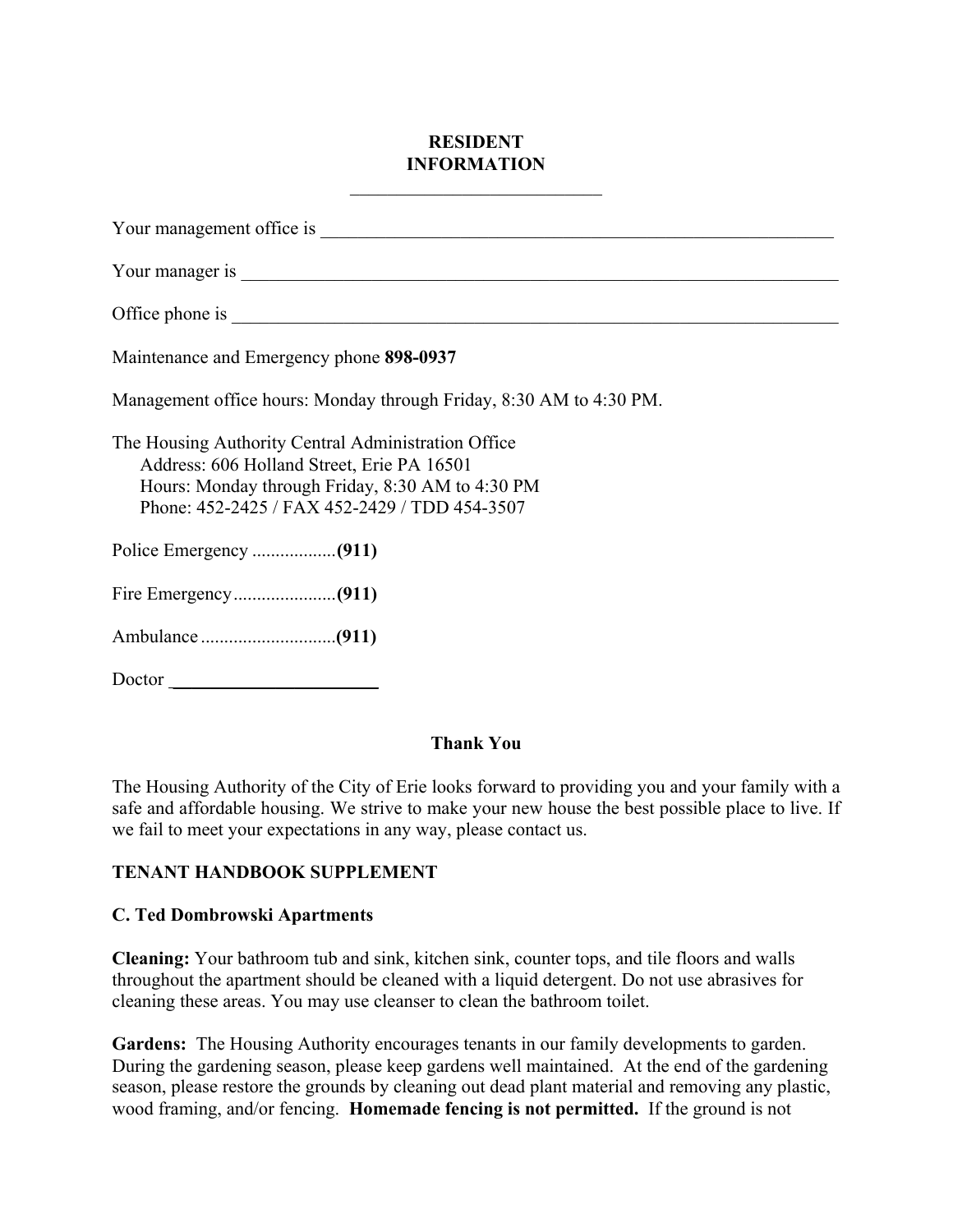returned to its original condition at the time of move-out, there could be additional charges. If gardens are not properly maintained, HACE reserves the right to remove them.

**Lawn Areas and Sidewalks:** The Housing Authority is responsible for cutting lawn areas in the summertime and for shoveling the snow from the walks in the winter. You are responsible for keeping the front and backyards clean. You must also keep the front and rear porches neat and clean. The front porches are not to be used for storage.

**Locks and Keys:** Your apartment has a security dead bolt lock on both the front and rear entry doors. You will be given two keys which work in all your locks. If you require additional keys, you will be charged for them. For your added protection, we recommend that the front and rear porch lights be left on overnight.

You are not permitted to change your locks on your apartment doors. If you feel that you need to have your locks changed, you are to contact your manager.

If you are locked out of your unit during normal business hours, you can contact the office to be let in to your unit. If you are locked out after hours, you will need to contact maintenance, and you will be assessed a charge in the amount of \$28.00.

**No Smoking Policy:** Effective February 1, 2018, HACE has a No Smoking Policy at all of its properties. This policy applies to residents, their guests and visitors, contractors, and service personnel. Tenants agree and acknowledge that the non-smoking area extends to tenants' residences, porches, sheds, front and back yards, playgrounds, community spaces, management offices, maintenance areas, and within twenty-five (25) feet of the property. All smoking restrictions that apply to the tenants shall also apply to tenants' guests and visitors.

**Paint:** The Housing Authority is responsible for all interior and exterior painting. No painting is to be done by the tenant.

**Parking:** The parking areas off the alley are for properly licensed and inspected vehicles. There is one vehicle space per unit provided for parking, on a first-come, first-served basis. Do not park on the sidewalks or the lawn areas for any reason. Non-working vehicles may not be stored or repaired on Authority property. These vehicles will be tagged and towed at the owner's expense. No vehicles are permitted on the lawn areas for any reason.

**Pets:** Under federal regulations, the C. Ted Dombrowski Apartments tenants are allowed to have a small pet. A copy of the regulations governing the ownership of a pet can be obtained from your manager.

**Recycling and Refuse Disposal:** Each tenant may recycle aluminum, metal cans, and plastics. Place your thoroughly-rinsed recyclable items in a "blue bag" at the rear parking area on the second and fourth Thursday of each month by 9:00 PM. The Authority collects recyclables, not the City of Erie. Regular trash and garbage must be properly wrapped in a plastic bag and placed in the green Authority trash container assigned to you. Your container will be picked up in the alley weekly. The trash pick-up in your neighborhood is on Monday evening. The trash container is to be stored at the rear (alley side) of the apartment, inside the wing wall.